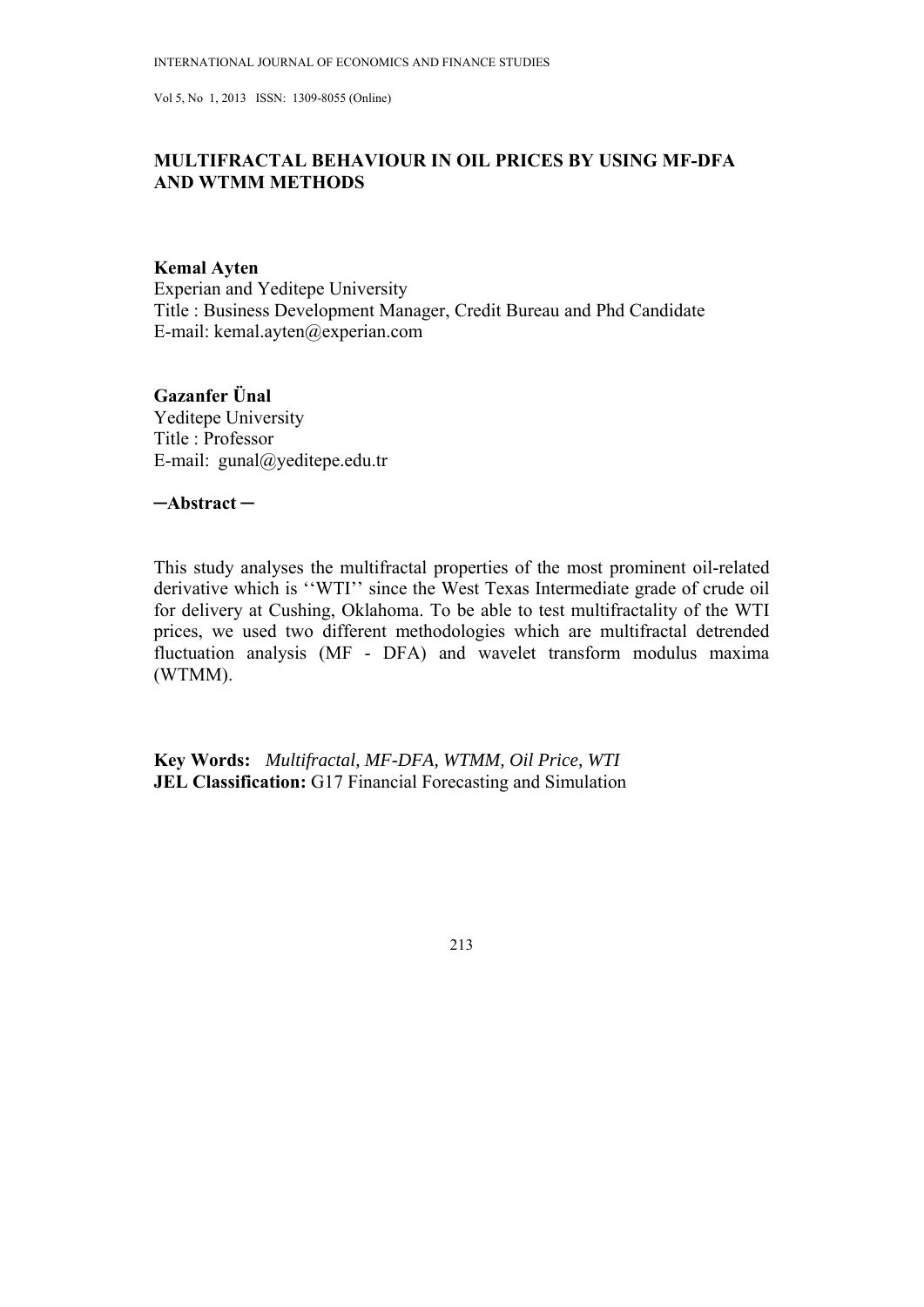# **1. INTRODUCTION**

Over the past 20 years oil has become the biggest commodity market in the world and it has evolved from a primarily physical activity into a sophisticated financial market with trading horizons now extending to over 10 years forward.

In parallel, the volatility of the oil price and the hedging needs this created for industry participants triggered the development of a financial sphere of derivative contracts (Futures, forwards, swaps and options) which now dominate the process of worldwide oil price formation. However, since oil is an inherently nonstandard commodity, the industry has had to choose a small number of ''reference'' or ''marker'' grades of crude oil and refined products that provide the physical basis for a much larger derivatives market and attract most of the liquidity. The most prominent oil-related derivative is without doubt the Futures contract on light sweet crude that is quoted on the New York Mercantile Exchange (NYMEX); it is usually known as "WTI" since the West Texas Intermediate grade of crude oil for delivery at Cushing, Oklahoma still underpins the market (despite the introduction of fungible delivery grades for physical settlement of the contract in recent years). (German,2005:224)

Fractals, one of the most useful discoveries in mathematics, were first introduced into the Finance area by Mandelbrot (Mandelbrot,1963:394). A fractal is an object in which the parts are in some way related to the whole. Self-similarity, an invariance with respect to scaling, is an important characteristic of fractals. It means that the object or process is similar at different scales. Each scale resembles the other scales, but is not identical. For example, individual branches of a tree are qualitatively self-similar to the other branches, but each branch is also unique. A self-similar object appears unchanged after increasing or shrinking its size. (Gencay,2002:586)

Theoretically, financial time series have random walk behaviour and have no multifractality properties. However, multifractality has been a ''stylized fact'' which widely exists in financial time series (Cont, 2001:223). In general, there are two main reasons of multifractality in time series that are long-range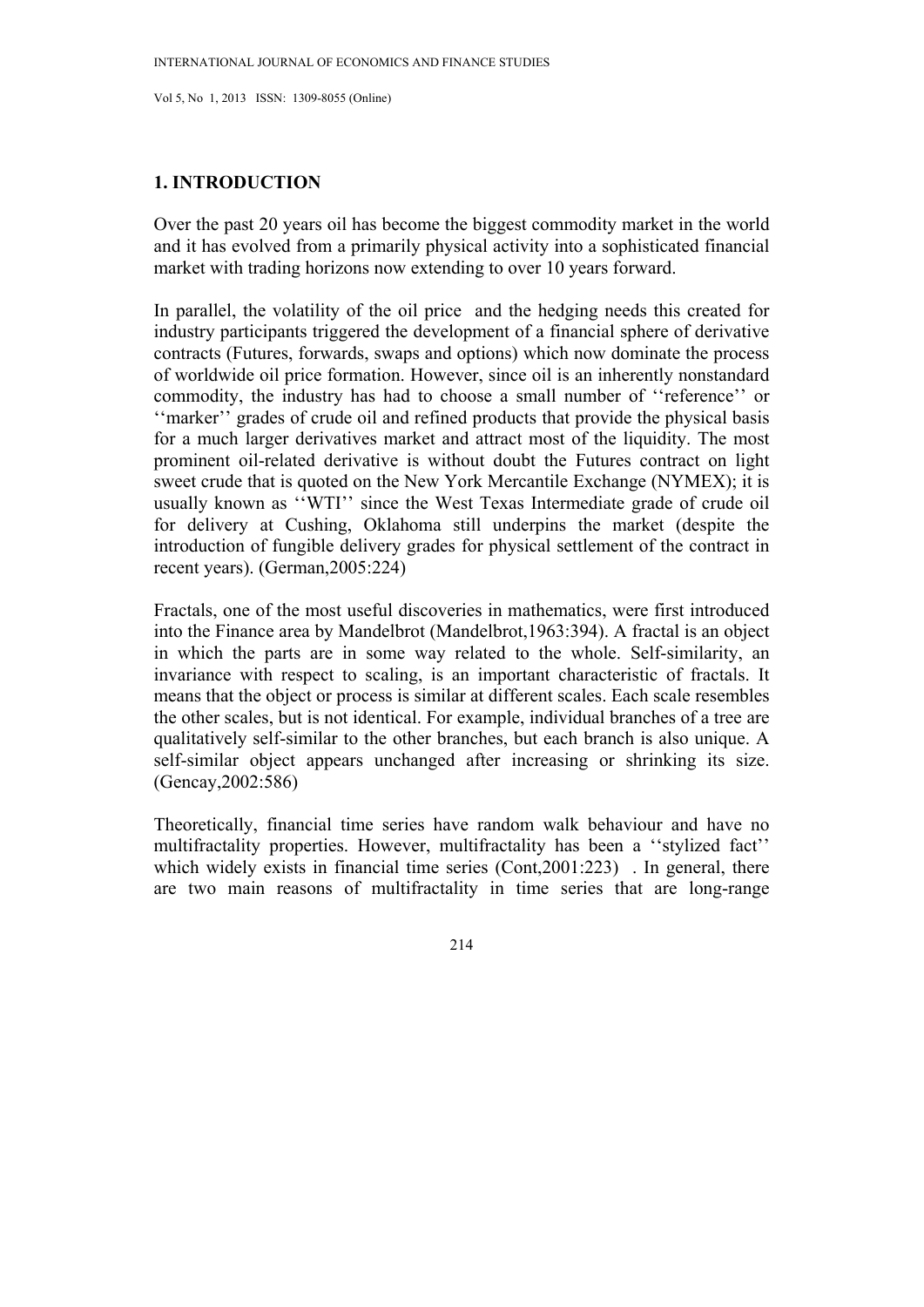correlations of small and large fluctuations and fat tail distributions. (Matia,2003:422)

# **2. METHODS TO TEST MULTIFRACTAL BEHAVIOUR**

# **2.1. Multifractal Detrended Fluctuation Analysis (MF-DFA)**

To be able to test multifractality of timeseries, we have used Multifractal Detrended Fluctuation Analysis (MF-DFA) method. In this method, we use the logarithmic return of the time series for each step u.

$$
r(u) = \ln(pt) - \ln(pt-1) = \ln(pt/pt-1) \ (u=1,2,...N)
$$
 (1)

The deviation in return from the mean of the return is

$$
\sum_{y(u)} = \sum_{u}^{n} \mathbf{r} \left( \mathbf{r} \left( u \right) - \mathbf{r} \right)
$$
\n
$$
u = 1, 2, \dots, N \tag{2}
$$

The length N of the time series is partitioned into n segments, each of length s, N = ns. A least squares method can be used to identify trends in running deviation over each segment k by a polynomial  $\overline{\mathbf{s}}(\mathbf{u})$ . The average fluctuation  $\mathbf{F}_{\mathbf{h}(\mathbf{v})}$  in each subregion k is

$$
(F_{k(x)})^2 = \frac{1}{s} \sum_{u=(k-1)s+1}^{kS} ((y_k)(u) - g(u))^2
$$
 (3)

The average moment of the fluctuation of order q over n segments of the time series is

$$
F_{Q(s)} = \left\{ \frac{1}{n} \sum_{k=1}^{n} \left[ \left( \Box \right] F_{k(s)} \right)^{n} \right\}^{\frac{1}{q}} , \tag{4}
$$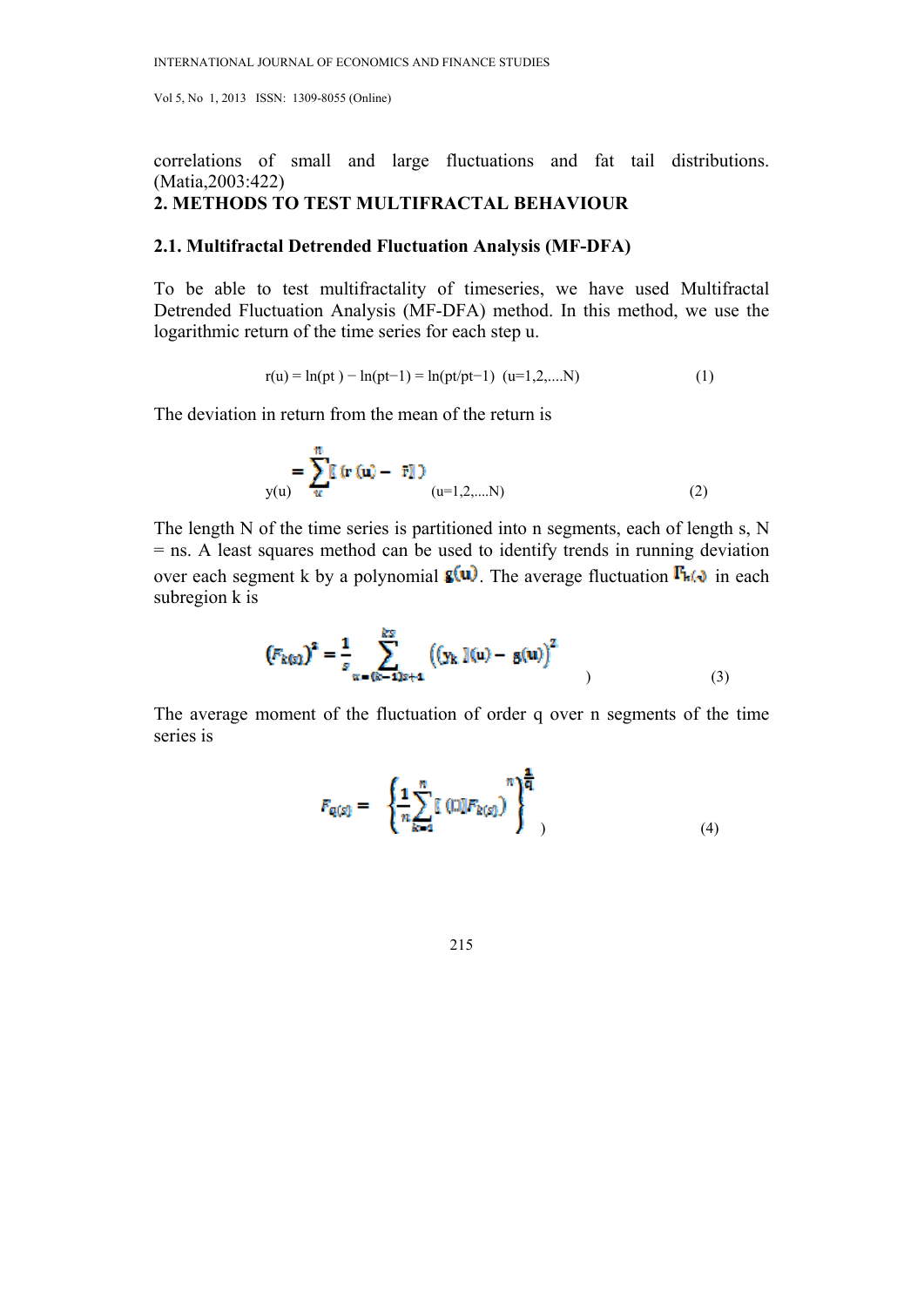As 
$$
q \to 0
$$
 
$$
\ln F_{\mathbf{0}(s)} = \frac{1}{n} \sum_{k=1}^{n} \mathbf{D} F_{k(s)} \ln(F_{k(s)}) \quad .
$$
 (5)

The power-law dependence of the q-th order moment of the fluctuation  $Fq(s)$  in interval s of the time series provides an estimate of the Hurst exponent  $h(q)$ , i.e.,

$$
F_{\alpha}(s) \sim s^{\hbar(q)}\tag{6}
$$

In general, the exponent  $\frac{h}{q}$  may depend on **q**. For stationary time series,  $h(2)$  is identical to the well-known Hurst exponent H. Thus, we will call the function  $\mathbf{h}_q$ generalized Hurst exponent. The family of Generalized exponents  $\mathbf{h}_q$  can be obtained by observing the slope of log log plot of  $\mathbb{F}_q$  (5) versus (5) through the method of least squares.

When  $\mathbf{h}_q$  is constant for all  $q$ , the time series are mono-fractal. Otherwise, the series are multifractal. Positive values of  $q$  are used for magnifying the effects of large price variations in the scaling analysis, and negative values of  $q$  are used for magnifying the effects of small price variations.

Specifically, when  $\mathbf{h}_q \geq 0.5$  the kinds of fluctuations related to are persistent. An increase (decrease) is always followed by another increase (decrease). When  $h_q \leq 0.5$ , the kinds of fluctuations related to are anti-persistent. An increase (decrease) is always followed by another decrease (increase). However,  $\mathbf{h}_{q} = 0.5$  the, the kinds of fluctuations related to display random walk behavior. h.

The richness in multifractality is associated with high variability of and th degree can be quantified as

$$
\Delta h = h(q_{\min(1)}) - h(q_{\max(1)}) \tag{7}
$$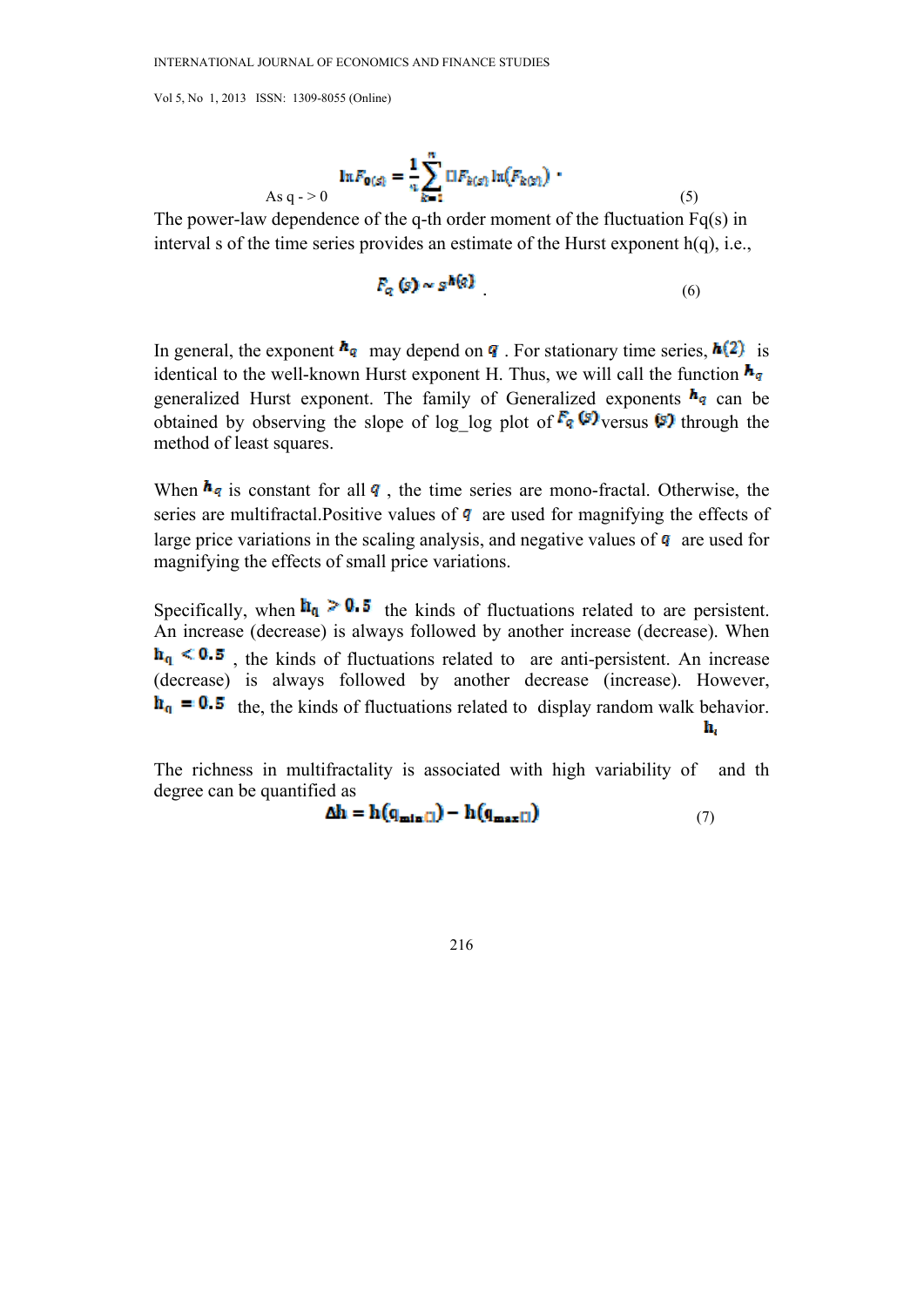h,

A typical characteristic for multifractal time series is that varies with . As large h,

fluctuations are characterized by smaller scaling exponent than small h,

fluctuations, for are larger than those for, and  $\Delta h$  is positively defined. Multifractality degree can be used to measure the efficient extent of a finance market. When multifractality degree is weaker, for all value, generalized Hurst exponents are closer to 0.5. This shows that no matter the fluctuation is big or small, its change of state is closer to random walk, so the market is more efficient.

The analytical relationship between generalized Hurst exponents based on MF-DFA and Renyi exponent  $\tau_{q}$  is,

$$
\tau_{q} = q h_{q} - 1 \tag{8}
$$

The exponent  $\tau_{q}$  represents the temporal structure of the time series as a function of the various moments  $\mathbf{q}$ , or  $\tau$  reflects the scale dependence of smaller fluctuations for negative values of  $q$ , and larger fluctuations for positive values of q. If  $\tau_q$  increases nonlinear with q, then the series is multifractal.

Via a Legendre transform, another important variable set  $\alpha - f(\alpha)$  is defined by

$$
\alpha = \mathbf{f}(\alpha) = \mathbf{q}(\alpha - \mathbf{h}_q) + 1 \tag{9}
$$

Here,  $\alpha$  is the Holder exponent or singularity strength which characterizes the singularities in a time series. Singularity basically points at the rapid changes in the time series values for small changes in time. In the multifractal case, the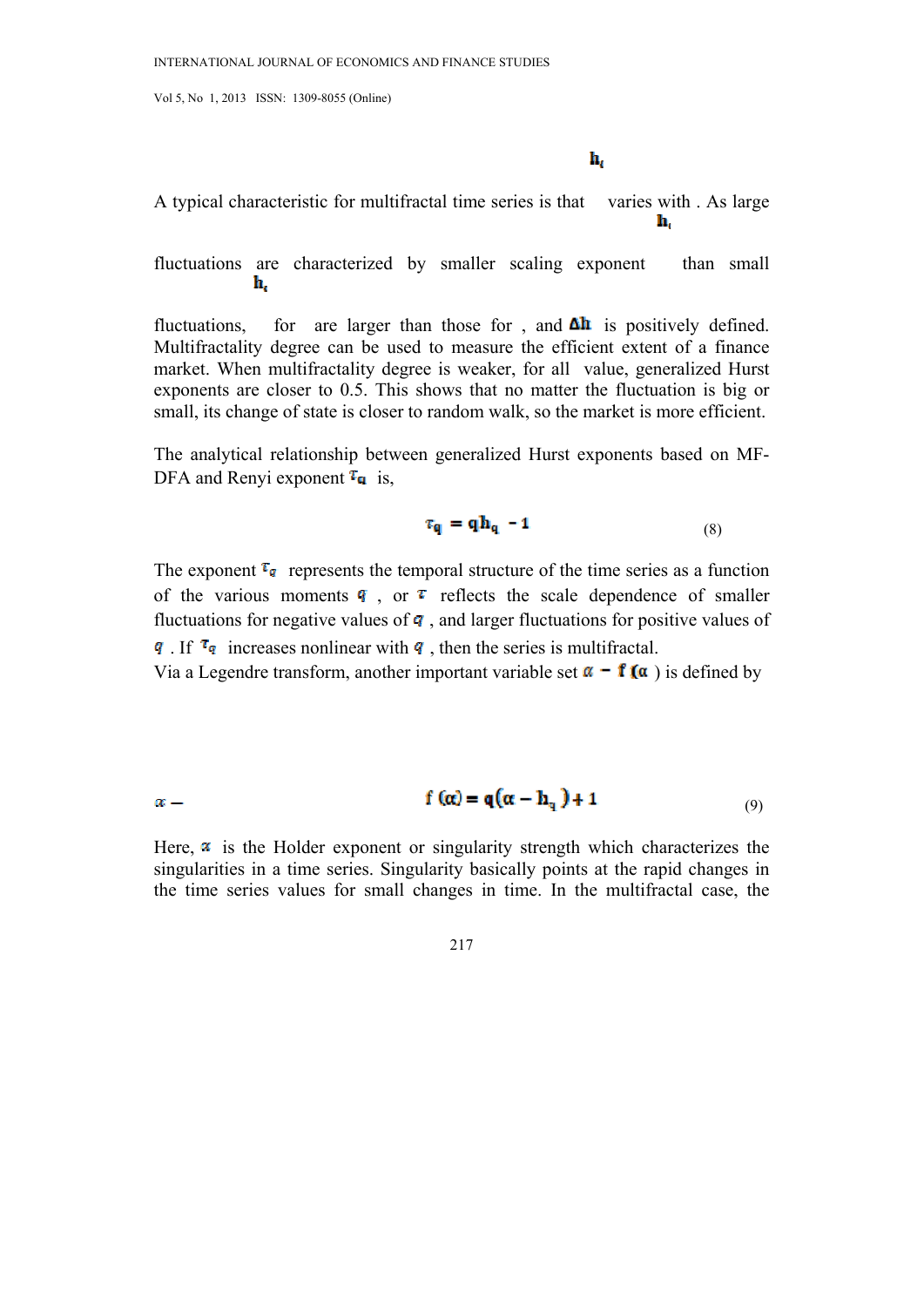different parts of the dataset are characterized by different values of  $\alpha$ , or the singularity spectrum . (Kantelhardt,2002:2)

### **2.2. Wavelet transform modulus maxima method (WTMM)**

The wavelet transform modulus maxima (WTMM) is a method for detecting the fractal dimension of a signal. More than this, the WTMM is capable of partitioning the time and scale domain of a signal into fractal dimension regions, and the method is sometimes referred to as a "mathematical microscope" due to its ability to inspect the multi-scale dimensional characteristics of a signal and possibly inform about the sources of these characteristics.

The wavelet transform of  $f(t) = P(t)$  is defined as:

$$
W(t, a) = \int_{-\infty}^{+\infty} f(t)\psi_{\tau, a}t (dt)
$$
\n(10)

where the analyzing wavelet ψ is a function with local support, centered around zero and the family of wavelet vectors is obtained by translation  $\tau$  and dilatation a. The modulus maxima (largest wavelet transform coefficients) are found at each scale a as the suprema of the computed wavelet transforms such that:

$$
\frac{\partial \mathbf{W}(\tau, \mathbf{a})}{\partial \tau} = \mathbf{0} \tag{11}
$$

The WTMM method uses continuous wavelet transform rather than Fourier transforms to detect singularities singularity  $-$  that is discontinuities, areas in the signal that are not continuous at a particular derivative.In particular, this method is useful when analyzing multifractal signals, that is, signals having multiple fractal dimensions.

The WTMM is then capable of producing a "skeleton" that partitions the scale and time space by fractal dimension. Wavelet Skeleton is an aggregate of all Local Maxima Lines (LML) on each scale of Wavelet coefficient matrix. The idea of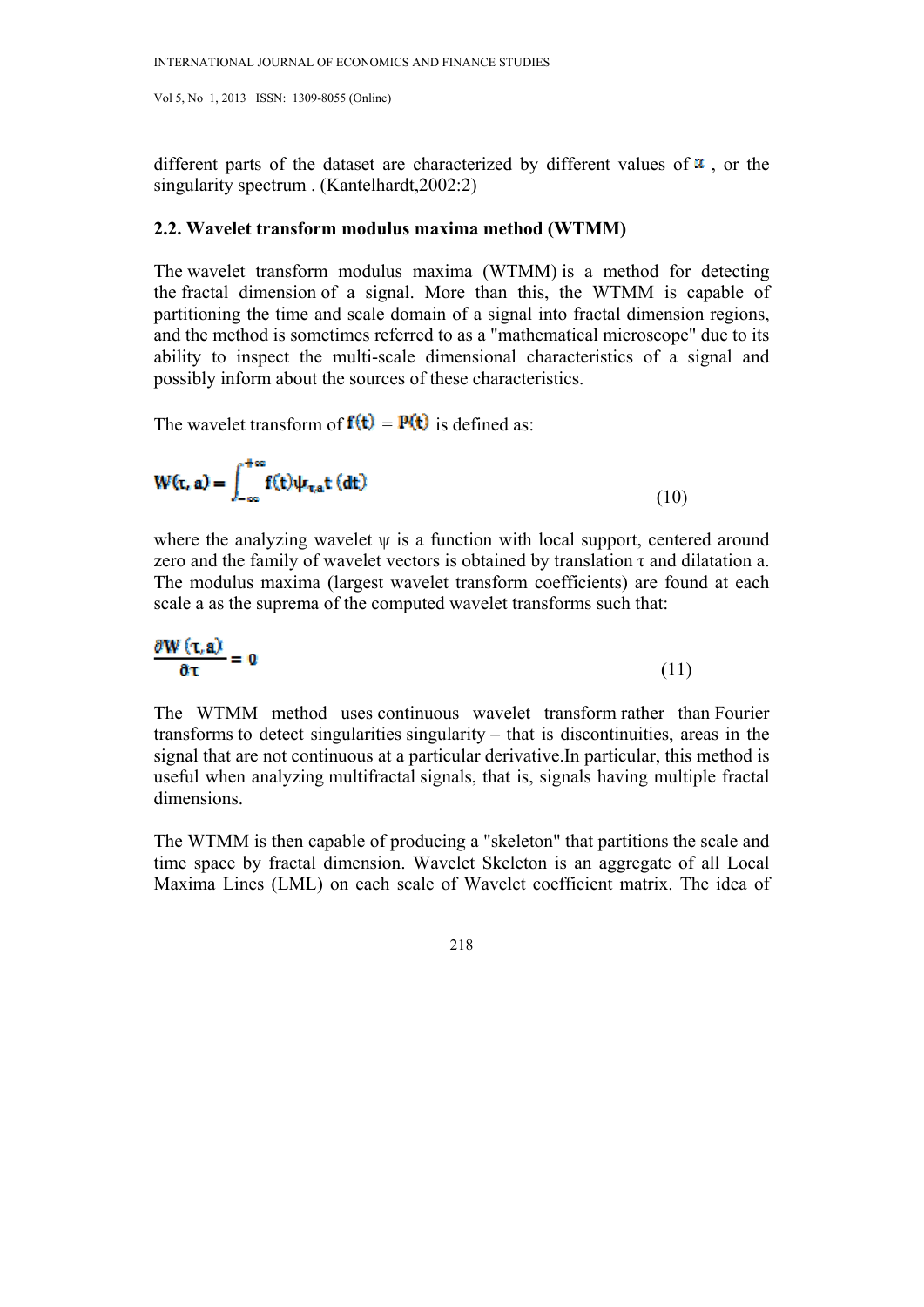Skeleton matrix construction is to remove all wavelet coefficients in absolute wavelet coefficients matrix that are not maximal. Skeleton matrix is a scope of all local maxima points that exist on each scale a. In general, the skeleton function shows the scalability of the signal.

If scaling exponential function is everywhere convex that indicates multifractal behaviour of the signal. Multifractal behaviour of signal assumes that the signal does not have some decent fractal measure, but is characterized by the scope of fractal measures. In case of monofractal behaviour, the scaling exponential function is line. (Puckovs,2012:83)

### **3. METHODS TO TEST MULTIFRACTAL BEHAVIOUR**

### **3.1. Data Analysis**

W e used the WTI Spot Price FOB (Dollars per Barrel) data from January 02, 1986 to March 25, 2013 and data are taken from U.S. Energy Information Administration web page. (http://www.eia.gov/)

 We have 6868 observations which are the close price of the WTI spot prices and trend of the WTI spot prices can be seen in the Figure 1.

In our analysis, we have used the log return of the WTI prices which can be seen in Figure 2.

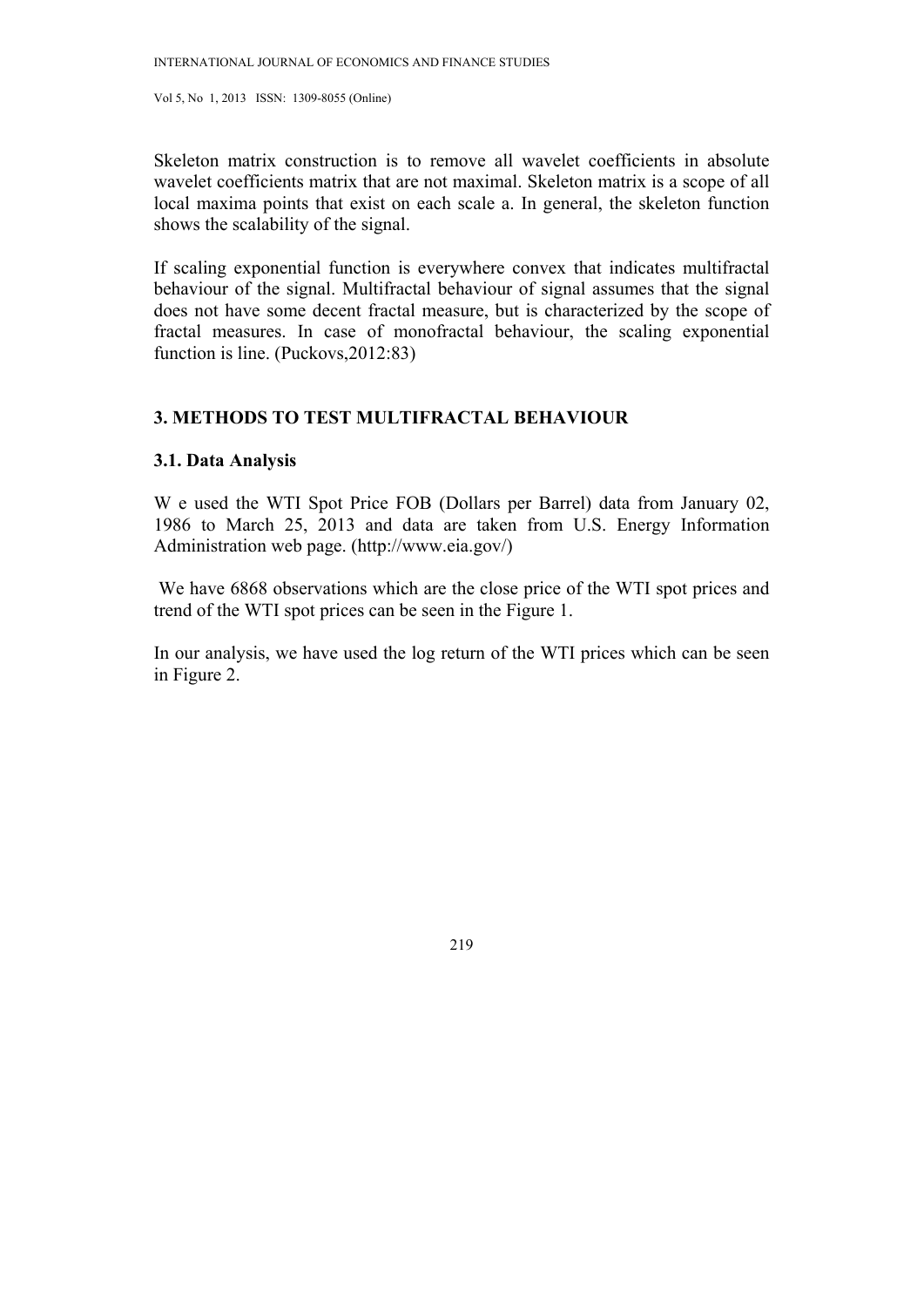



### **3.2. Emprical Results**

### **3.2.1. MF - DFA**

We have used matlab codes to implement MFDFA on log-return data of WTI prices. (Ihlen,2012:3) By using multifractal detrended fluctuation analysis (MFDFA), the generalized Hurst exponent can be estimated. The generalized Hurst exponents for time scales can be seen in the Figure 3. When varies from -5 to 5,  $\mathbf{h}_{q}$  decreases from 0.58151 to -0.45507.  $\mathbf{h}_{q}$  is not a constant, therefore, WTI prices has multi fractal properties.

For stationary time series,  $\mathbf{h}(2)$  is identical to the well-known Hurst exponent H. If  $H = 0.5$ , the system displays "Markovian" behavior and there is no long-term correlation or memory. If  $H < 0.5$ , the system displays fractional Brownian motion and anti-correlation and finally, if  $H > 0.5$ , there is a positive long-term correlation or memory exist in the series. Our data shows almost "Markovian" behaviour because of H values. Multifractality degree can be used to measure the efficient extent of a finance market. When multifractality degree is weaker, for all value, generalized Hurst exponents are closer to 0.5. This shows that no matter the fluctuation is big or small, its change of state is closer to random walk, so the market is more efficient. Therefore, according to our data analysis, WTI support the market efficiency.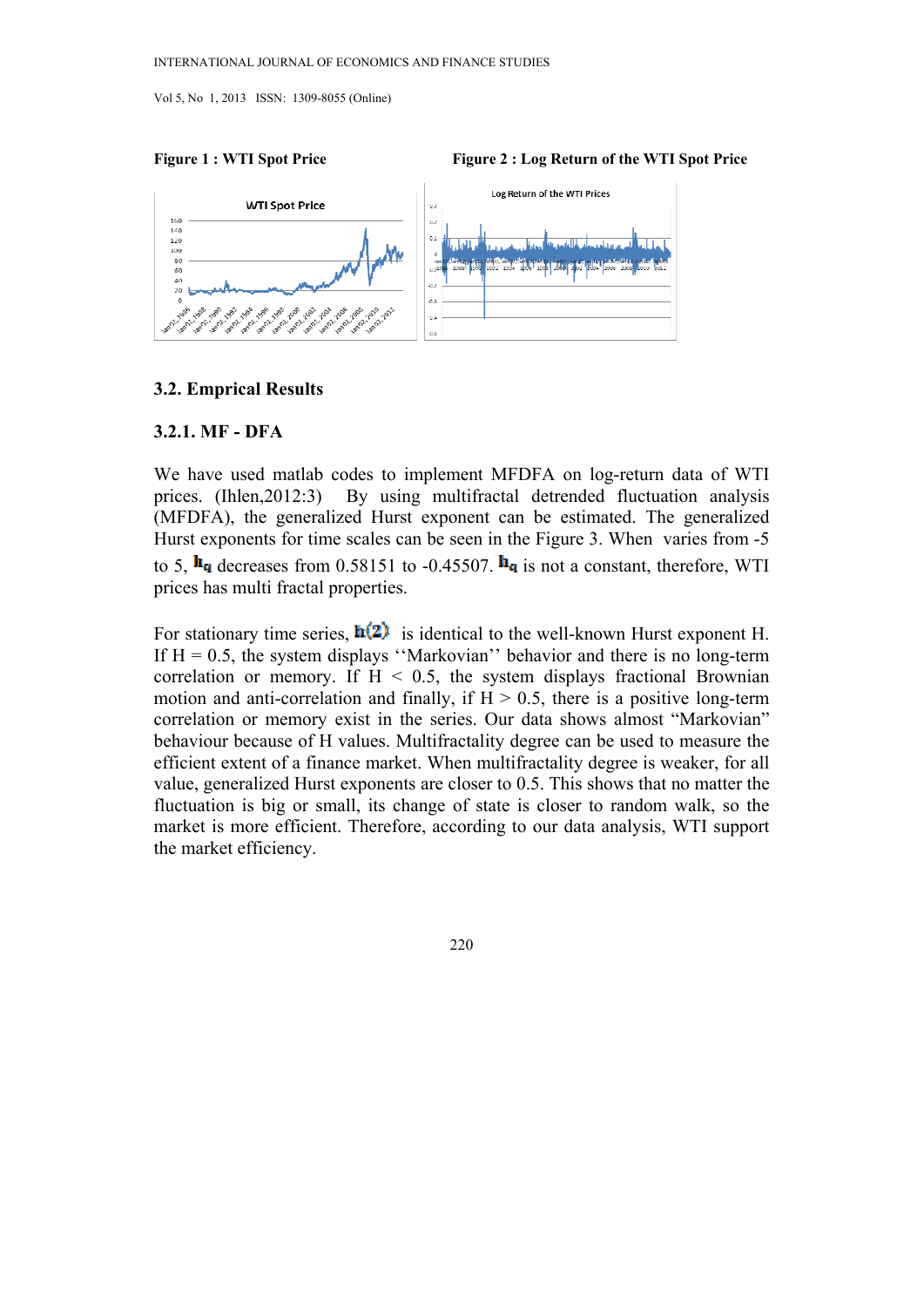There are two main factors contributing to multifractal properties, namely longrange temporal correlations for small and large fluctuations and the fat-tailed probability distributions of variations. Another way to characterize the multifractality behavior is presented in Fig. 4 with the multifractal scaling  $F_q$  (s)

function  $\tau_q$  of the data calculated from the power-law relation between and . As shown in figure 3, multifractal scaling function has non-linearity. This means that the temporal structure of the larger fluctuations play a role in the multifractality.





**Figure 5 : Multifractal Spectrum** 



The width of the fractal spectrum, which shows the distinction between the maximum probability and the minimum probability (i.e.  $\Delta \alpha$  =  $\alpha$  max $\Box$  –  $\alpha$  min  $\Box$ ). The larger the value of  $\Delta \alpha$ , the more uneven is the distribution of time series, and thus the stronger is the multifractality. In Figure 5 the width of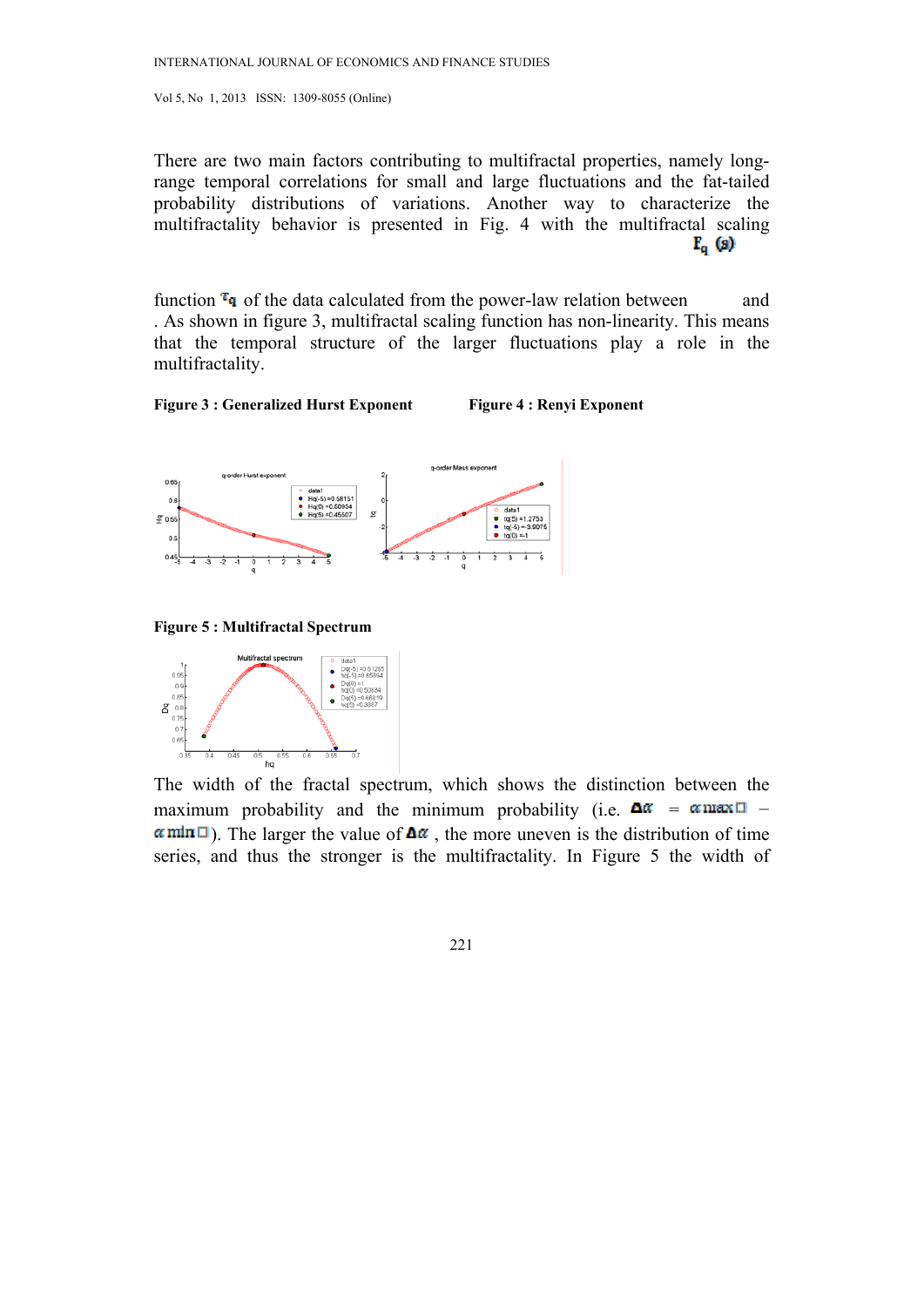spectrum 0.65894-0.3887=0.6200 reveals that there is a multifractility in WTI prices.

### **3.2.2. WTMM**

We draw the Wavelet Skeleton by using wmtsa library in R. The result is shown in Figure 6. Time shifting coefficients (b) are drawn on x axis, Scales (a) are drawn on Y axis. Local maxima lines are constructed using Wavelet coefficient matrix, selecting local maxima points on each scale parameter. The scope of all local maxima lines builds the so called Skeleton function. This function illuminates periodicity of the signal on decent scales.In figure, Dark colours correspond to lower absolute wavelet coefficient values. Light colours indicate higher absolute wavelet coefficient values.



According to WTMM methods, we see that scaling exponential function is convex which shows that WTI spot price has multifractal properties. As one can see in the figure 7, there is a serious deviation from trend-line which is shows the multifractality and there is less deviation for monofractal series.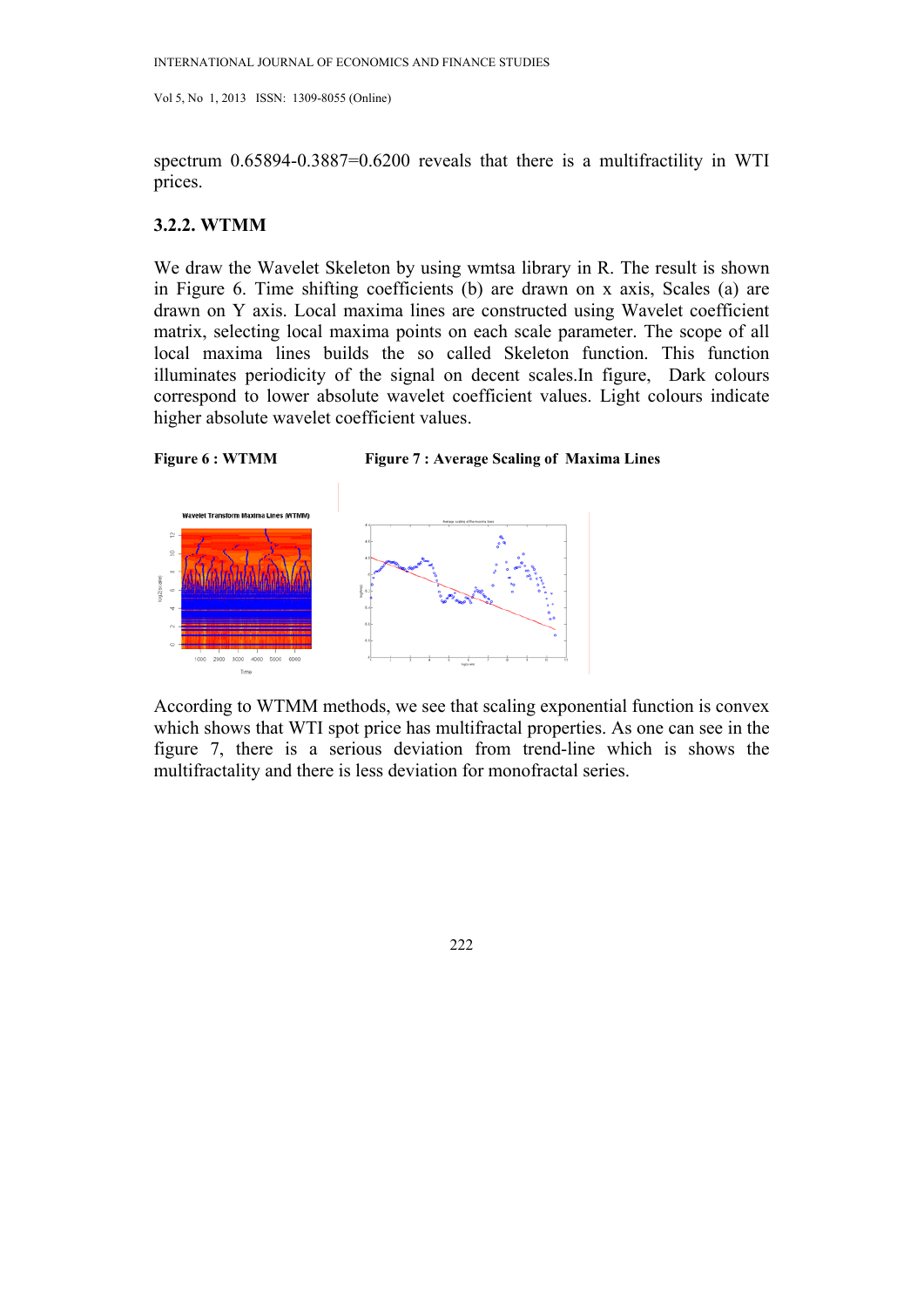### **Figure 8 : Local Holder Regularity**



# **4. CONCLUSION**

In contrast to theoretical assumption which is time series with random walk behaviour has no multifractal properties, we would like to analyse the oil prices regarding multifractal properties. Although, there are many methods to analyse fractal properties of time series, we choose two of them which are mainly preferred in recent researches. Applying both MF-DFA and WTMM approaches on to the most prominent oil-related derivative "WTI", we realized that WTI price has multifractality properties. The reasons of multifractality are different long-range correlations for small and large fluctuations and fat-tailed distributions.

### **BIBLIOGRAPHY**

Geman, Helyette (2005), Commodities and Commodity Derivatives : Modeling and Pricing for Agriculturals,Metals and Energy, John Wiley & Sons Ltd B. Mandelbrot(1963), "The variation of certain speculative prices", J. Business 36 pp. 394–419.

Ramazan Gencay and Zhaoxia Xu (2003),"Scaling, self-similarity and multifractality in FX markets", Physica A 323 pp. 578 – 590

Rama Cont(2001),"Empirical properties of asset returns: stylized facts and statistical issues", QUANTITATIVE FINANCE VOLUME 1 pp 223–236